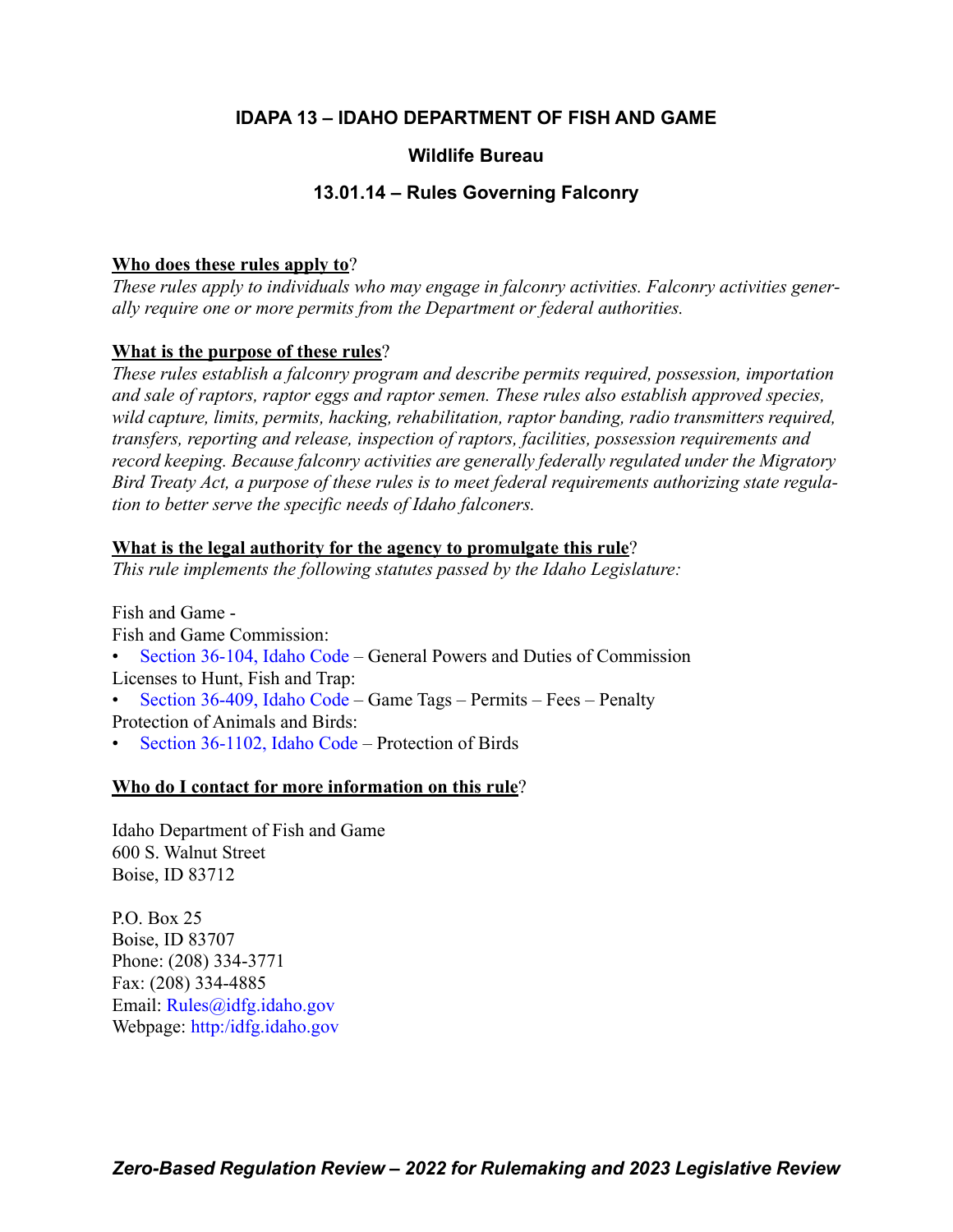# **Table of Contents**

## 13.01.14 - Rules Governing Falconry

| 200. Inspection of Raptors, Facilities, Possession and Records.  5   |  |
|----------------------------------------------------------------------|--|
|                                                                      |  |
| 300. Approved Species, Wild Capture, Limits, Permits, Hacking, and   |  |
|                                                                      |  |
| 400. Raptor Banding, Radio Transmitters, Transfers, Reporting, And   |  |
|                                                                      |  |
| 600. Training Raptors Using Artificially Propagated Game Birds.  8   |  |
|                                                                      |  |
| 700. Falconry Meets, Permits, Non-Residents, New U.S. Residents, And |  |
|                                                                      |  |
|                                                                      |  |
|                                                                      |  |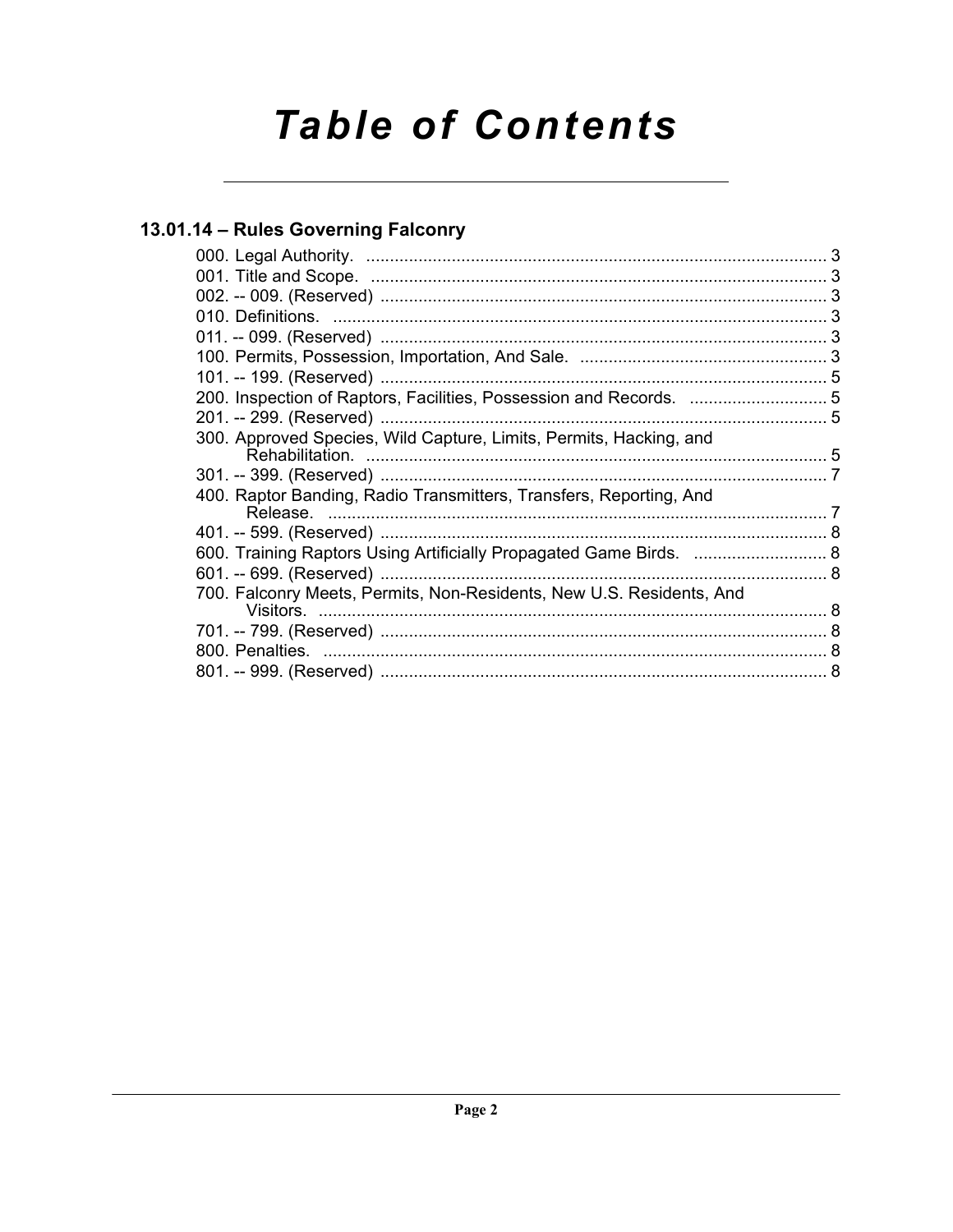#### **13.01.14 – RULES GOVERNING FALCONRY**

#### <span id="page-2-1"></span><span id="page-2-0"></span>**000. LEGAL AUTHORITY.**

Sections 36-104 (b), 36-409, and 36-1102, Idaho Code, authorize the Commission to adopt rules concerning falconry in the state of Idaho. (3-31-22)

#### <span id="page-2-2"></span>**001. TITLE AND SCOPE.**

The title of this chapter for citation is IDAPA 13.01.14, "Rules Governing Falconry." These rules establish a falconry program in the state of Idaho. (3-31-22)

<span id="page-2-3"></span>**002. -- 009. (RESERVED)**

#### <span id="page-2-4"></span>**010. DEFINITIONS.**

**01. Calendar Year**. January 1 through December 31, to apply to any reference to the use of the terms nonth (12) period, annual, or year within this rule and federal regulations. (3-31-22) twelve-month (12) period, annual, or year within this rule and federal regulations.

**02. Captive-Bred**. Any raptor raised in captivity from eggs laid by captive raptors. (3-31-22)

**03. Falconry**. Capturing, possessing, caring for, transporting, training, and using raptors to hunt wild or artificially propagated birds and animals as a recreational sport, not to include any propagation, breeding or  $\blacksquare$ commercial use. (3-31-22)

**04. Federal**. United States Code of Federal Regulations -- CFR Title 50 Parts 21 & 22 -- administered by the United States Department of Interior and U.S. Fish and Wildlife Service. (3-31-22)

**05. Form 3-186A**. A Migratory Bird Acquisition and Disposition Report required by the United States Fish and Wildlife Service and the Department to track and record possession and status of raptors. (3-31-22)

**06.** New U.S. Resident. Any person who has legally moved into the United States or a recognized U.S. to reside and who may or may not have obtained U.S. citizenship. (3-31-22) Territory to reside and who may or may not have obtained U.S. citizenship.

**07. Non-Resident**. Any person who has not met the criteria to become an Idaho resident as stated in 36-202(s), Idaho Code, and possesses resident status and privileges from another U.S. state, territory or tribe.

(3-31-22)

**08. Raptor**. Any bird of prey classified under the Families Falconidae, Strigidae, Accipitridae, and hybrids thereof. (3-31-22)

**09. Resident**. Any person meeting the residency requirements set forth in 36-202 (s), Idaho Code. (3-31-22)

**10. Territory**. Recognized territories of the United States. (3-31-22)

**11. Tribe**. Any United States recognized Native American or territorial tribe, its members and federal lands designated as reservations administered under a sovereign tribal government. (3-31-22)

**12. Transfer**. To convey, deliver, loan, gift, give, barter, sell or move a raptor, raptor parts or any om one person, place or situation to another. (3-31-22) permit from one person, place or situation to another.

**13. Visitor**. Any person not legally residing in the United States or a recognized territory, and who is temporarily in the U.S. as a visitor. (3-31-22)

**14. Wild-Caught**. Any raptor captured, removed or originating from the wild. Wild-caught raptors maintain wild-caught status throughout their life span in regard to capture, possession and transfer restrictions.

(3-31-22)

#### <span id="page-2-5"></span>**011. -- 099. (RESERVED)**

#### <span id="page-2-6"></span>**100. PERMITS, POSSESSION, IMPORTATION, AND SALE.**

**01. Migratory Bird Treaty Act and Regulations**. As provided by Section 36-1102, Idaho Code, no person may hunt, take, or have in possession any migratory birds, including raptors, except as provided by federal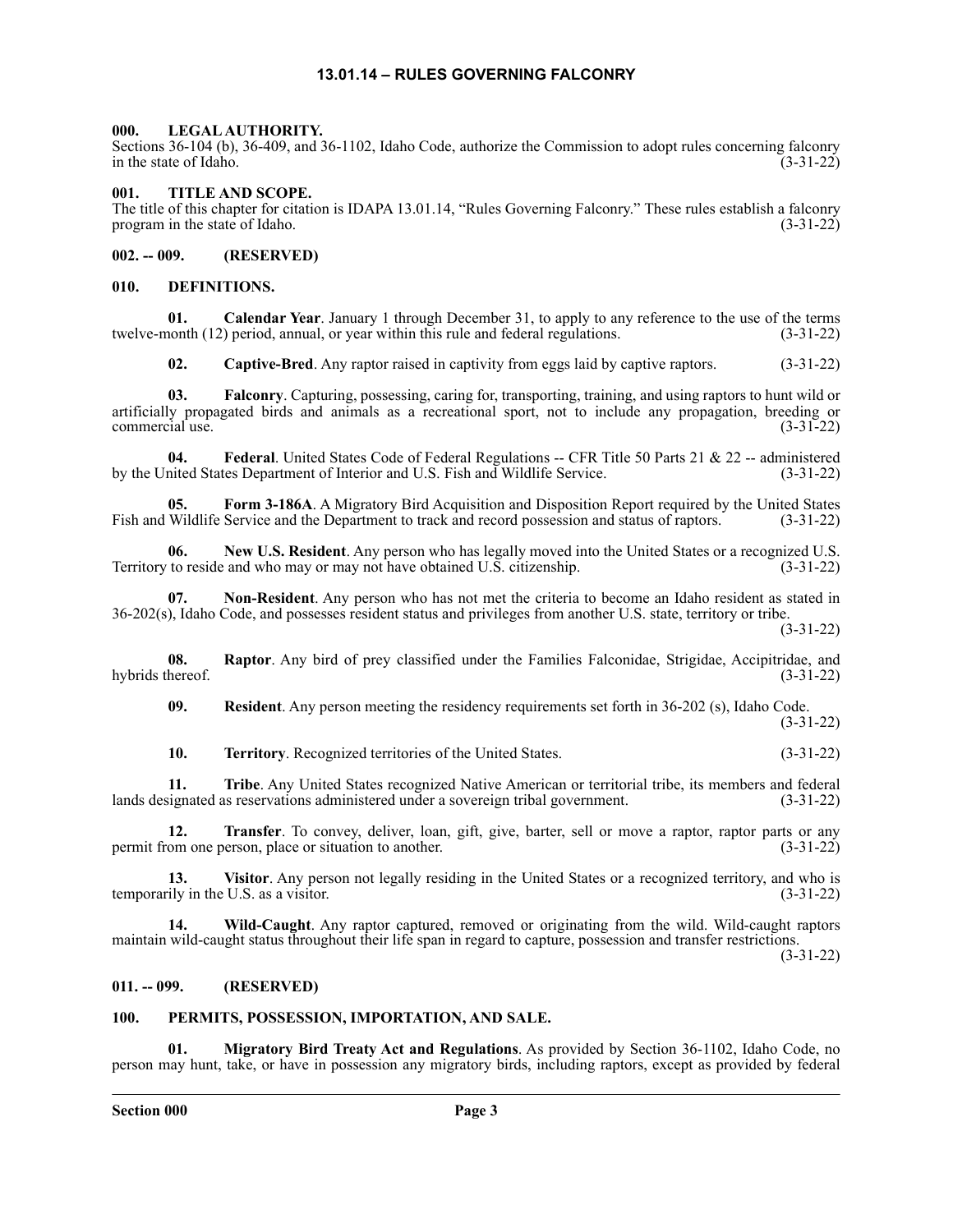| <b>IDAHO ADMINISTRATIVE CODE</b>   | <b>IDAPA 13.01.14</b>           |
|------------------------------------|---------------------------------|
| <b>Department of Fish and Game</b> | <b>Rules Governing Falconry</b> |

regulations made pursuant to the federal migratory bird treaty act (including 50 CFR, Parts 21 & 22) and in accordance with related rules and proclamations promulgated by the Commission. (3-31-22) accordance with related rules and proclamations promulgated by the Commission.

**02. Falconry Permit**. Except as otherwise provided by this rule, an Idaho Falconry Permit (at a fee set forth under 36-416, Idaho Code) is required before any person may possess, capture, transport, import, export or purchase any raptor for the purpose of falconry. (3-31-22)

**03. Raptor Captive Breeding Permit**. Except as otherwise provided by this rule, an Idaho Raptor Captive Breeding Permit (at a fee set forth under 36-416, Idaho Code) and a Federal Raptor Propagation Permit is required before any person may take, possess, transport, import, export, purchase, barter, sell or offer to sell, purchase, or barter any raptor, raptor egg, or raptor semen for propagation purposes. (3-31-22) purchase, or barter any raptor, raptor egg, or raptor semen for propagation purposes.

**04. Non-Residents, New U.S. Residents Permit Purchase**. Non-Residents and New U.S. Residents may be issued Idaho Apprentice, General, Master Falconer, or Raptor Captive Breeding Permits without a waiting period upon permanently moving into the state of Idaho. (3-31-22)

**a.** Non-Resident and New U.S. Resident applicants shall surrender to the Department any permit(s) issued by another state or country, and provide a written and signed statement verifying intent to become an Idaho resident. (3-31-22)

**b.** Non-Resident applicants will be issued an equivalent Idaho class permit(s) to the permit(s) red from the applicant's past resident state, territory or tribe. (3-31-22) surrendered from the applicant's past resident state, territory or tribe.

**c.** New Residents to the U.S. will be required to pass the Department Apprentice Falconry Examination and provide documentation to support the class of permit applied for. The Department, based on applicant experience, will determine and assign the appropriate class of permit. (3-31-22)

**05. Non-Resident, New U.S. Resident Permit Purchase within Thirty Days**. Non-Resident and New U.S. Resident falconers taking permanent residency in Idaho, shall, within thirty (30) consecutive days, purchase an Idaho Falconry Permit and a Raptor Captive Breeding Permit as required by Subsections 100.01 and 100.02 of this rule. (3-31-22)

**06. Expiration of Permits**. Idaho Falconry Permits and Raptor Captive Breeding Permits are valid for three (3) years from date of issuance or renewal. (3-31-22)

**07. Permit Renewal**. Permit issuance or renewal will be initiated with the completion and submission of a Department Falconry Application Form to the appropriate Department Regional Office accompanied by the appropriate fee(s) as set forth under 36-416, Idaho Code. (3-31-22)

**08. Transfer of Permits**. Idaho Falconry and Raptor Captive Breeding Permits are not transferable to another person, but may be updated to a new in-state location. (3-31-22)

#### **09. Permit-Class Upgrades**. (3-31-22)

**a.** Falconry Permit-class upgrades (e.g., moving from Apprentice to General status) will be made at no cost to the applicant. Permit-class change requests shall be submitted to the appropriate Department Regional Office on a Department Falconry Permit Application Form with required documentation to verify that prerequisites for the permit-class upgrade have been satisfied. (3-31-22)

**b.** Permit Exemption for Temporary Possession. Except as otherwise provided, Non-Residents, Visitors and New U.S. Residents possessing a valid federal, territory, tribe, another state or country's equivalent Falconry or Raptor Captive Breeding/Propagation Permit, and not utilizing or possessing any Idaho resident privilege, may temporarily import, possess and transport raptors listed under their Falconry or Captive Breeding/ Propagation Permits for up to thirty (30) consecutive days without purchasing an Idaho Falconry or Raptor Captive<br>Breeding Permit. (3-31-22) Breeding Permit.

i. Visitors and New U.S. Residents shall comply with federal raptor importation and registration laws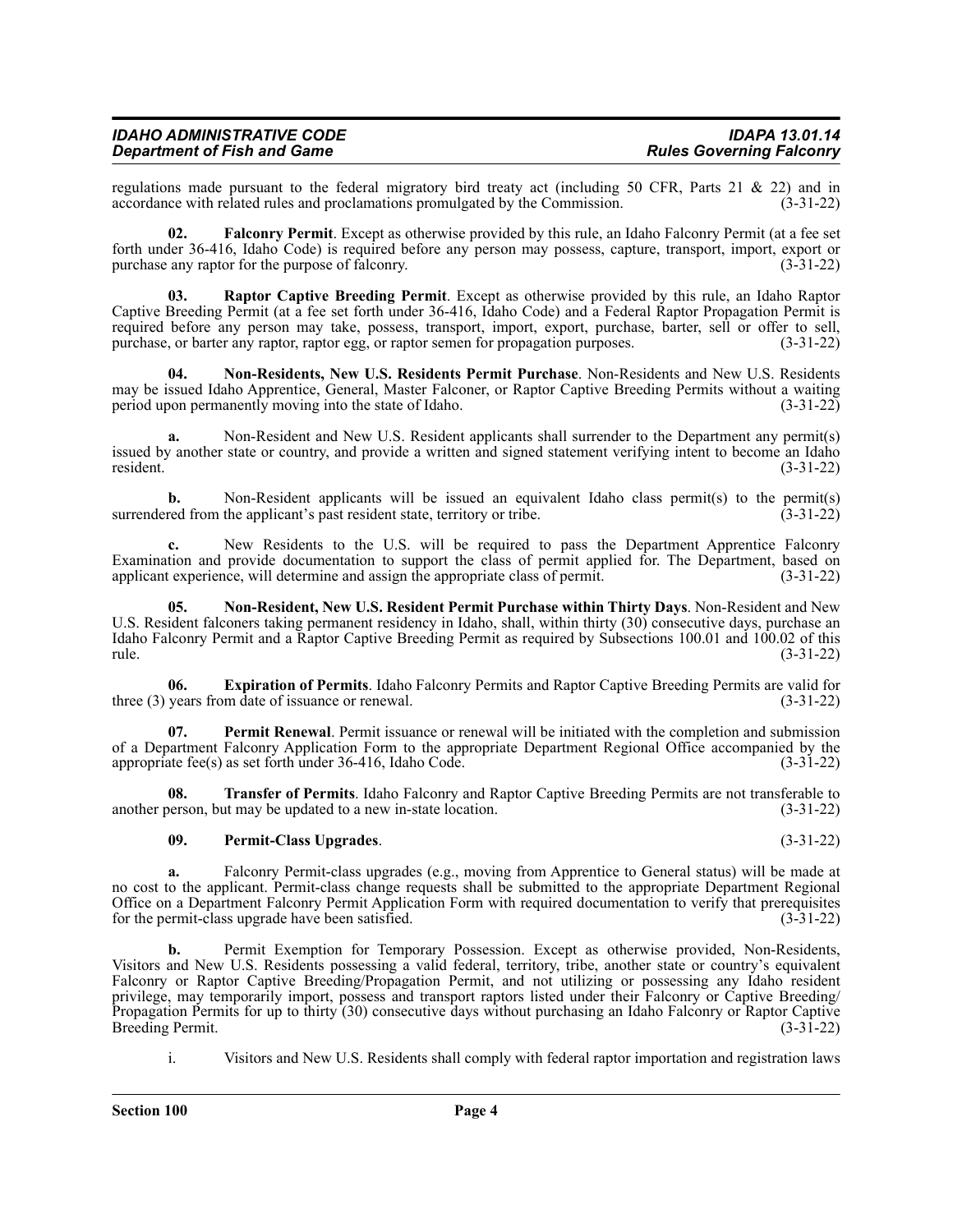| <b>IDAHO ADMINISTRATIVE CODE</b>   | <b>IDAPA 13.01.14</b>           |
|------------------------------------|---------------------------------|
| <b>Department of Fish and Game</b> | <b>Rules Governing Falconry</b> |

and shall obtain a Department Wildlife Importation Permit before importing any raptor. (3-31-22)

ii. Visitors and New U.S. Residents entering Idaho with a raptor(s) under an Idaho Wildlife Import Permit shall contact the nearest Department Regional Office to take the Idaho Falconry Examination. Only applicants correctly answering at least eighty percent (80%) of the test questions will be issued a Temporary Idaho Falconry Permit. Wildlife Import and Temporary Falconry Permits shall be carried at all times when possessing raptors.

(3-31-22)

iii. Exceptions to extend the thirty (30) day exemption period shall be at the Department's discretion and any temporary possession in excess of one hundred twenty (120) days shall require raptor housing in a falconry facility that has been approved by the Department under an existing Falconry or Captive Breeding Permit. (3-31-22)

iv. Non-Residents, New U.S. Residents and Visitors in addition to possessing a valid Falconry or Captive Breeding/Propagation Permit from their home state, territory, tribe or country shall comply with all other Idaho and federal rules regulating hunting and the possession of wildlife to include possession of appropriate nonresident licenses, tags, permits, stamps and validations. (3-31-22)

**10. Unlawful Sale and Possession of Raptors**. Except as otherwise provided by this rule, no person may sell, purchase, or barter any raptor or parts thereof, or possess raptors or parts that have been unlawfully obtained, sold, purchased or bartered. (3-31-22)

**a.** Only live captive-bred raptors banded or micro-chipped in compliance with Subsection 400.01 of this rule may be sold, purchased or bartered between holders of valid state, federal, tribal, territory or another country's Falconry and Raptor Captive Breeding or Propagation Permit. (3-31-22)

**b.** Holders of valid Idaho Raptor Captive Breeding Permits and federal Raptor Propagation Permits may only sell, purchase and barter raptor eggs and semen produced and originating from raptor propagation or captive breeding programs under valid permit. (3-31-22) captive breeding programs under valid permit.

#### <span id="page-4-0"></span>**101. -- 199. (RESERVED)**

#### <span id="page-4-1"></span>**200. INSPECTION OF RAPTORS, FACILITIES, POSSESSION AND RECORDS.**

**01. Facilities Covered by Permits**. All raptors, facilities, equipment and falconry records required in accordance with federal and Idaho rules are subject to reasonable business-hour inspection, any day of the week, in the presence of the applicant or permit holder. All raptors, equipment, and related records required by law shall be produced for inspection upon Department request. (3-31-22)

#### **02. Inspection Prior to Possession of Raptors**. (3-31-22)

**a.** Except as otherwise provided by Section 100 of this rule, no person may possess any raptor(s) under the issuance of an Idaho Falconry or Raptor Captive Breeding Permit, until holding facilities and equipment have been inspected and approved by the Department to verify that facilities and equipment meet federal and Idaho standards. (3-31-22) standards.  $(3-31-22)$ 

**b.** Facility inspections are required any time a permit holder moves his holding facilities to any physical address location that is not recorded on his current Falconry or Raptor Captive Breeding Permits. Facility location changes shall be reported to the Department within five (5) days. (3-31-22)

**03. Facilities Accepted**. Either indoor, including a personal residence, or outdoor falconry facilities, or a combination of both meeting federal standards of care, are authorized. (3-31-22)

#### <span id="page-4-2"></span>**201. -- 299. (RESERVED)**

<span id="page-4-3"></span>**300. APPROVED SPECIES, WILD CAPTURE, LIMITS, PERMITS, HACKING, AND REHABILITATION.**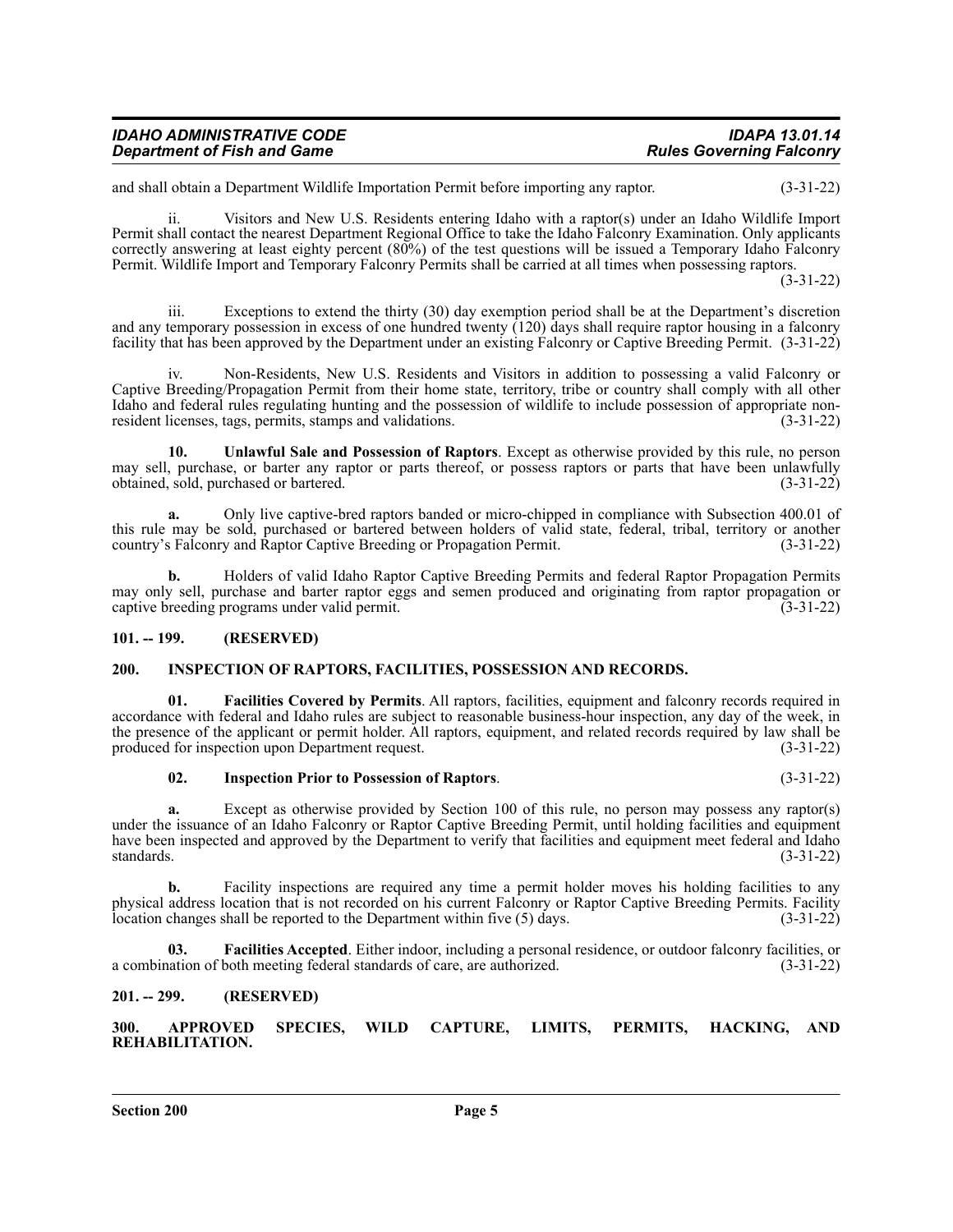| <b>IDAHO ADMINISTRATIVE CODE</b>   | <b>IDAPA 13.01.14</b>           |
|------------------------------------|---------------------------------|
| <b>Department of Fish and Game</b> | <b>Rules Governing Falconry</b> |

**01. Approved Raptor Species**. Except as otherwise provided by this rule, any species of raptor under Section 010 of this rule is authorized for use in falcomry or captive breeding. (3-31-22) defined under Section 010 of this rule is authorized for use in falconry or captive breeding.

**02. Capture Permits**. Raptors may only be captured from the wild by persons possessing a valid Idaho Falconry Permit, or a Non-resident federal, state, territory or tribal Falconry Permit. Non-residents must also possess an Idaho Bird of Prey Capture Permit. (3-31-22)

#### **03. Capture of Wild Raptors, Approved Species and Limitations**. (3-31-22)

**a.** Resident Falconers. Except as otherwise provided by this rule, residents possessing a valid Idaho Falconry Permit are authorized to capture no more than two (2) wild raptors, as their permit class authorizes, each calendar year. (3-31-22)

i. Not more than one (1) Golden Eagle may be captured in any calendar year. (3-31-22)

ii. Capture and possession of any raptor classified under federal or state law as threatened or red is unlawful without Department approval and a special permit. (3-31-22) endangered is unlawful without Department approval and a special permit.

iii. The issuance of an Idaho Eagle Falconry Permit is required to capture or possess Golden Eagles. (3-31-22)

iv. Capture and possession of Bald Eagles is unlawful. (3-31-22)

v. Capture and possession of wild Peregrines, as listing status allows, shall be restricted to a limited number of resident Peregrine Capture Permits. (3-31-22)

vi. The Commission, pursuant to Section 36-105 (3), Idaho Code, may establish capture quotas, and a capture permit allocation system by proclamation.

**b.** Non-Resident Falconers. Non-resident falconers intending to capture any wild Idaho raptor shall with the following: (3-31-22) comply with the following:

i. Apply to the Department Licensing Bureau in Boise for a Non-Resident Bird of Prey Capture Permit, issued on a calendar year basis, at a fee set forth under Section 36-416, Idaho Code. (3-31-22)

ii. The Commission, pursuant to Section 36-105 (3), Idaho Code, will designate raptor species<br>I for capture, capture quotas, and a capture permit allocation system by proclamation. (3-31-22) approved for capture, capture quotas, and a capture permit allocation system by proclamation.

iii. Non-residents will be limited to the purchase of only one (1) Bird of Prey Capture Permit per calendar year.

iv. Non-residents receiving a Bird of Prey Capture Permit shall be authorized to only capture and possess the species of raptor specified on their permit. (3-31-22)

Non-resident Capture Permit holders, successful with the capture of a raptor shall, within seventytwo (72) hours of capture, have their Capture Permit validated by the Department at any Regional Office prior to transporting any captured raptor out of Idaho. (3-31-22)

#### **04. Approved Capture Dates - Resident and Non-Resident Falconers**. (3-31-22)

**a.** Immature raptors (birds less than one (1) year of age) are open to capture all year with no restrictions in regard to days of the week or times of capture. (3-31-22)

**b.** Kestrels and Great-horned Owls may be captured as immature or adult birds (birds that are one (1) ge or older). The take of adult birds is prohibited from March 1st through July 31st. (3-31-22) year of age or older). The take of adult birds is prohibited from March 1st through July 31st.

#### **05. Capture Area Restrictions**. (3-31-22)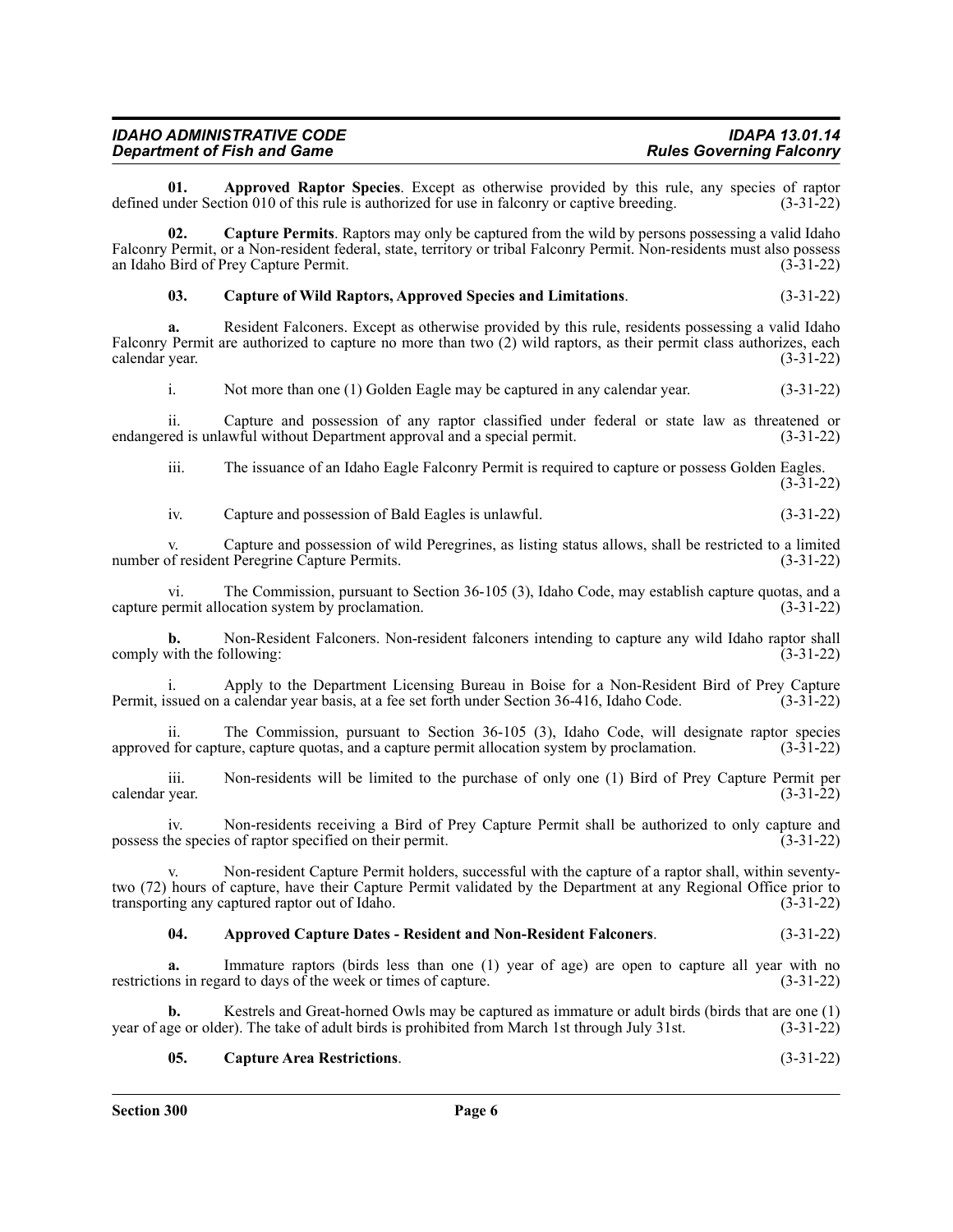**a.** No person may capture or attempt to capture any raptor when such activity is unlawful under state, tribal, county or city law or ordinance. (3-31-22) federal, state, tribal, county or city law or ordinance.

**b.** No person may possess any raptors taken in violation of any federal, state, tribal, county or city law. (3-31-22)

**06. Capture and Possession Limits**. No person may exceed approved state and federal raptor possession and capture limits. (3-31-22)

**07. Raptor Hacking**. Raptor hacking in compliance with federal rules, by holders of a valid Idaho Falconry or Rehabilitation Permits, is authorized. (3-31-22)

**08. Assisting with Raptor Rehabilitation**. General or Master Class Falconers possessing a valid Idaho Falconry Permit may assist the Department and permitted raptor rehabilitators with the rehabilitation, conditioning and hacking of raptors, provided the taking of any raptor into possession for rehabilitative conditioning or training is coordinated and pre-approved by the appropriate Department Regional Office. (3-31-22)

#### <span id="page-6-0"></span>**301. -- 399. (RESERVED)**

#### <span id="page-6-1"></span>**400. RAPTOR BANDING, RADIO TRANSMITTERS, TRANSFERS, REPORTING, AND RELEASE.**

**01. Raptor Banding**. Except as otherwise provided for temporary possession and housing under federal rule and Section 100 of this rule, falconers and captive breeders possessing raptors shall comply with all federal banding and micro-chipping regulations and comply with the following, with bands to be provided by the Department and micro-chips to be provided by the falconer: (3-31-22)

**a.** Wild-caught Peregrines, Harris' Hawks, Gyrfalcons and Goshawks: banded with a black federal, non-reusable leg band or an approved micro-chip (ISO compliant at 134.2 kHz). (3-31-22)

**b.** All Captive-bred raptors: banded with a seamless band within two (2) weeks of hatching. Federally approved micro-chips or yellow federal, non-reusable leg bands may be used to replace seamless bands that are broken or have become unreadable. (3-31-22)

**c.** Raptors that suffer injury or develop health issues caused by leg bands, or routinely remove or damage bands: micro-chipped, or, based on unusual circumstances, a special written exemption to banding or micro-<br>(3-31-22) chipping.  $(3-31-22)$ 

**d.** Bands or micro-chips: attached or placed on all federally required wild-caught raptors within five of acquisition or capture. (3-31-22)  $(5)$  days of acquisition or capture.

**02. Radio Transmitters**. At least two (2) functioning radio transmitters shall be attached to any raptor hybrid, or any raptor not listed under CFR 50, Part 10.13, when being free flown. (3-31-22)

**03.** Raptor Transfers. Resident falconers/captive breeders may not transfer any species of wild-caught a non-resident until the transfer is approved under an Idaho Wildlife Export Permit. (3-31-22) raptor to a non-resident until the transfer is approved under an Idaho Wildlife Export Permit.

**a.** Idaho Wildlife Export Permits may be purchased at a fee set forth under Section 36-416, Idaho Code, by submitting an application to the Department Wildlife Health Lab. (3-31-22)

**b.** With Department approval, wild-caught raptors, possessed less than two (2) years from date of capture, that have been injured and can no longer be flown for falconry purposes, as determined by a veterinarian or raptor rehabilitator, may be transferred to a Captive Breeding or Propagation Permit. (3-31-22)

**04.** Release of Birds. No raptor may be permanently released into the wild without prior Department (3-31-22) approval.  $(3-31-22)$